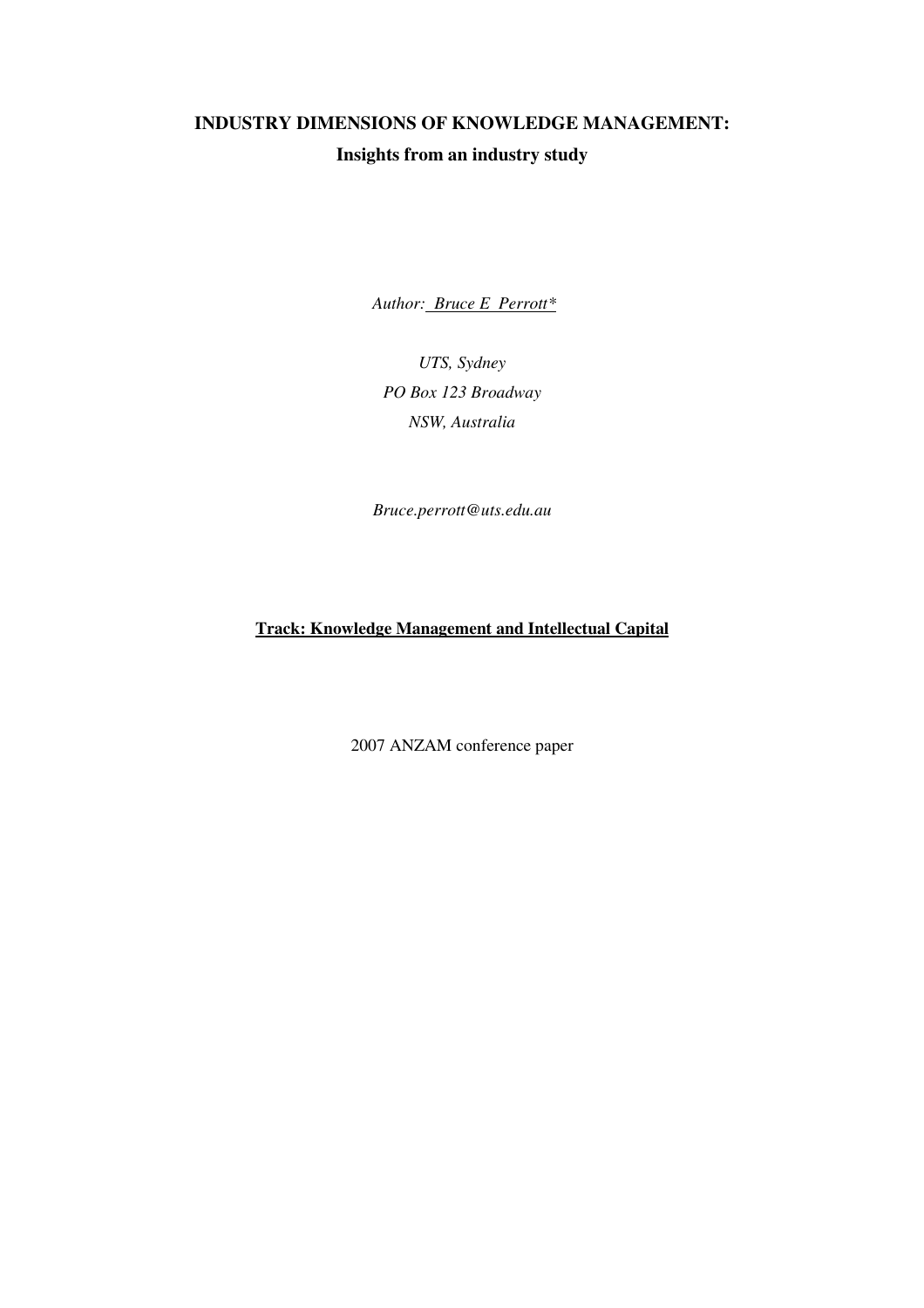### **Abstract**

 *Strong forces of competition and globalisation have created awareness and an urgency to focus how an organisation controls and nurtures its intellectual* 

*capital. The knowledge concept and its management have gained currency and momentum as technology has enabled thoughts and ideas to be more easily produced and distributed. With the increased application of recent technologies such as the Internet, CRM and advanced software capabilities, it has been suggested that the time has come for a debate on a new paradigm for knowledge management. As a contribution to this debate, this paper will examine exploratory research conducted in the Australian private hospital industry with a view to better understand issues related to knowledge management from an industry perspective.* 

#### **What is Knowledge Management?**

In more recent times a new focus of interest has emerged post industrial times known as the 'knowledge economy" ( Drucker 1992). The management of knowledge has gained interest from both academics and practitioners with the realisation that knowledge holds the key to organisational growth and development. Research and publications have emerged from different disciplines reflecting the wide impact of this interest area on numerous functions and at different levels of the business. Some have conveniently attempted to organise contributions into those that have an information based approach, while others have looked more at the human side of knowledge creation, sharing and management.

It has been suggested that knowledge management as a field of study will gain considerable momentum through dialogue and debate with multiple disciplines. It has also suggested that this field of study will yield rich rewards as it moves into a new paradigm of work (Jashapara 2004).

The literature contains many definitions of knowledge management. Two are listed here in order to observe difference in perceptions of scope and emphasis;

" .. any processes or practice of creating, acquiring, capturing, sharing and using knowledge, wherever it resides, to enhance learning and performance in organisations" (Swan et al 1999) "…all methods, instruments and tools that in a holistic approach contribute to the promotion of core knowledge processes" (Mertins et al 2000)

## **Knowledge in Health Care**

As early as 1997, knowledge management was forecast to become a hot topic in health care (Johnson 1997). However, progress in this area has been slow. By 2001 another author observed that knowledge management was not a well known discipline in the health care industry (Malone 2001). In the UK, the National Health Service has embarked on a wide ranging program of change and reform to address pressing issues on health service delivery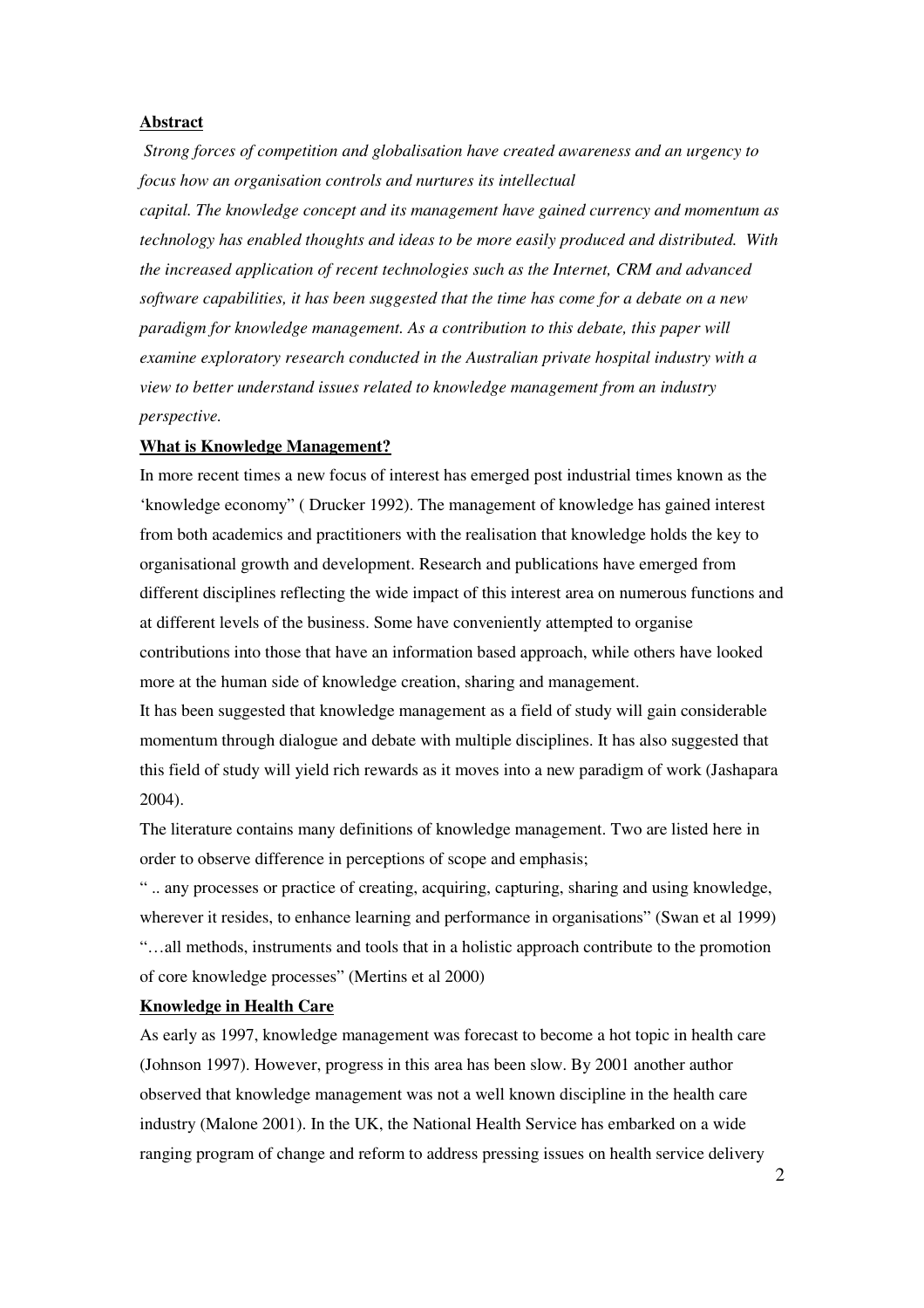with mixed results. Here it has been suggested that knowledge management concepts and practices could positively contribute to more effective reforms in the health system (Bate and Robert 2002).

Healthcare organisations are seen to be information rich and have an implicit capacity to create or access knowledge necessary for the successful delivery of their services. However, they have been slow to embrace the concepts of knowledge management or demonstrate visible knowledge assets.

More recently others recommend that a sound knowledge management infrastructure is a critical consideration as the health industry attempts to come to terms with current challenges (Desouza 2002). Health care stakeholders face increasing risk to assets and operations as there are mounting pressures in areas such as cost reduction, quality improvement, customer service, disease management and professional liability. There is a realisation of the need for a supportive management environment for the sharing of knowledge in healthcare settings (Ford and Angermeier 2004). Hence the realisation that there is a need for a focused attempt to effectively manage knowledge in healthcare organisations.

### **Industry Knowledge**

Much of the knowledge literature tends to focus at the organisational level. However, challenges of knowledge management have been seen to be the establishing and optimising the information-knowledge balance appropriate to a company or industry (Blumentritt and Johnston 1999). In recent times there have been more occasions for organisations to collaborate for mutual benefit. Some say that self sufficiency is becoming increasingly difficult in a business environment that demands strategic focus, flexibility and innovation and that many firms enter alliances with specific learning objectives (Inkpen 1996). There has also been interesting debate on the benefits of collective knowledge management through knowledge cities (Ergazakis et al 2006).

Some researchers have even proposed industry level knowledge management theory that will lead to a better understanding of how the routine day to day activities of firms and support organisations that make up an industry group can be coordinated (Johnston and Gregor 2000). Others point out that knowledge management initiatives are apt to be most successful when there is reciprocal link between knowledge and action (Smith et al 2006).

The need for company liaison at an industry level can be seen by the increasing number of strategic alliances. Some previous researchers have explored the aspect of knowledge transfer within such alliances with the view to measure knowledge movement based on the changing pattern of patent portfolios of alliance members (Mowery et al 1996). However, managers are finding it increasingly difficult to capture value from such alliances. This has prompted some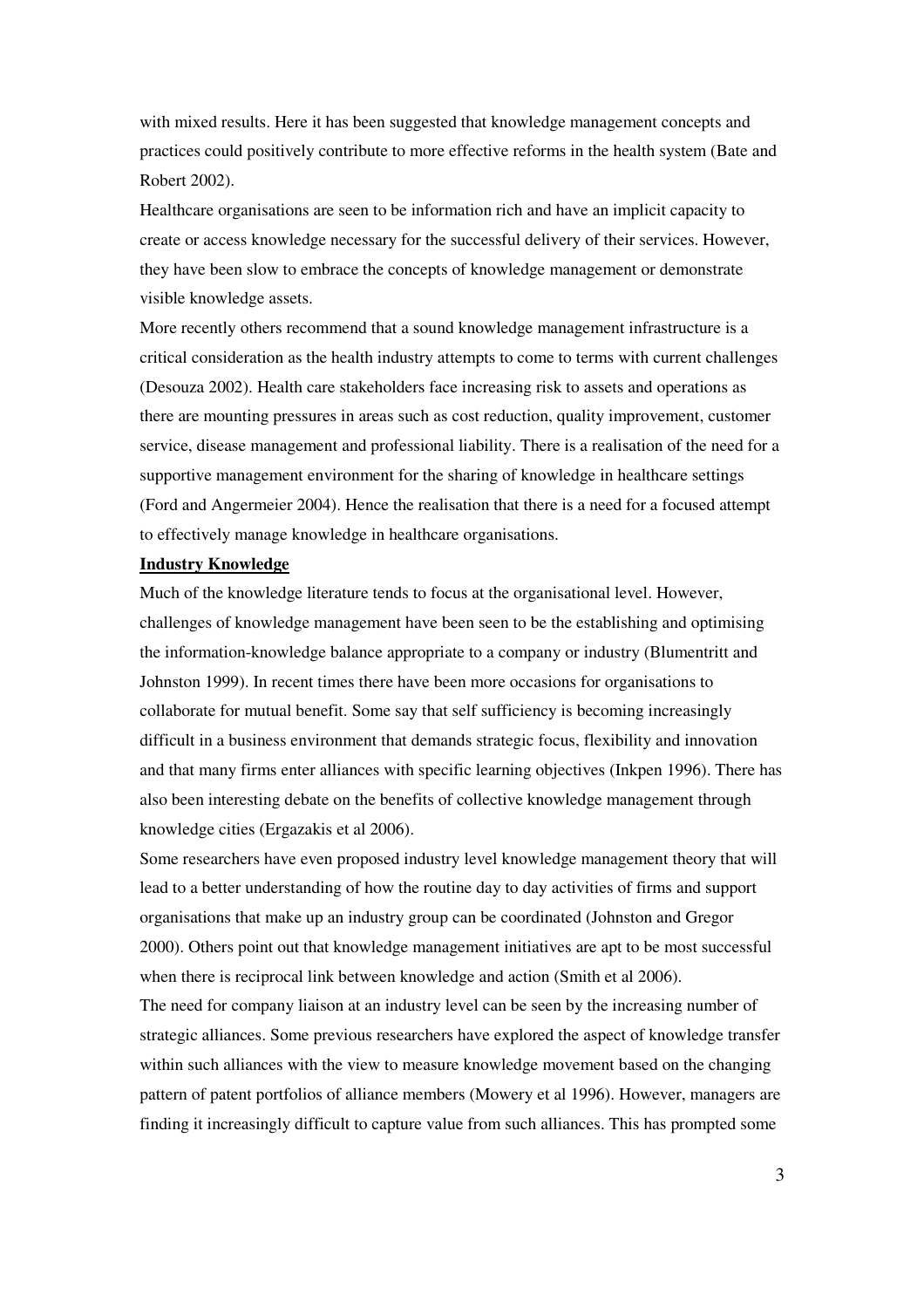authors to propose a model that describes the knowledge resource exchange between alliance partners (Parise and Henderson 2001).

This paper will review the research findings of an industry study which probes senior manager's opinion as to the nature and implications of past changes and the nature and impact of future industry challenges. The objective will be to gain insights into knowledge areas of relevance both in the past and in the anticipated future operating environment of the Australian private hospital industry whilst gaining insights to knowledge management practice in an industry setting.

The research approach taken for this project was by exploratory qualitative depth interviews. It has been recommended that depth interviews be used where respondents may be unwilling to reveal their attitudes to industry peers and that, because of their seniority, respondents are unlikely to be available collectively. This research approach was considered to provide a fine grained approach recommended for improved understanding of nuances, detail and the forces underlying the phenomena under observation (Harrigan 1983). Depth interviews also provide the opportunity to probe particular issues to a deeper level in a one on one interview situation held in confidential circumstances (Boyce 2005). Thirty senior industry executives participated in this research project. Respondents were selected on the recommendation of industry members as to their knowledge of industry structure and dynamics over a period of about ten years. They were finally selected on their willingness to participate. One or two researchers were present at each interview usually conducted at the respondent's place of business. Data was collected via note taking and audio recording.. Interviewees were asked to respond to a list of prepared questions about the industry. Transcripts were made of each interview. Data analysis was undertaken to identify patterns and themes using the software program ENVIVO Power version, revision 4.0. A limitation of the research is the small sample of 30 senior executives, impacting on the generalisability of the results and conclusions.

Two open ended questions were asked of each senior executive interviewed as follows; a) *what were the most significant changes in this industry over the past decade*, and b) *looking forward, what do you think will be the most significant challenges and issues industry members will need to meet?.* The purpose in asking these questions was to gain insights as to the areas and types of knowledge that a) were historically important in being able to manage the changes in that period (during the previous ten years), and b) the areas and types of knowledge that will be important for industry members in meeting future challenges (next one to five years).

#### **Site Industry Background**

4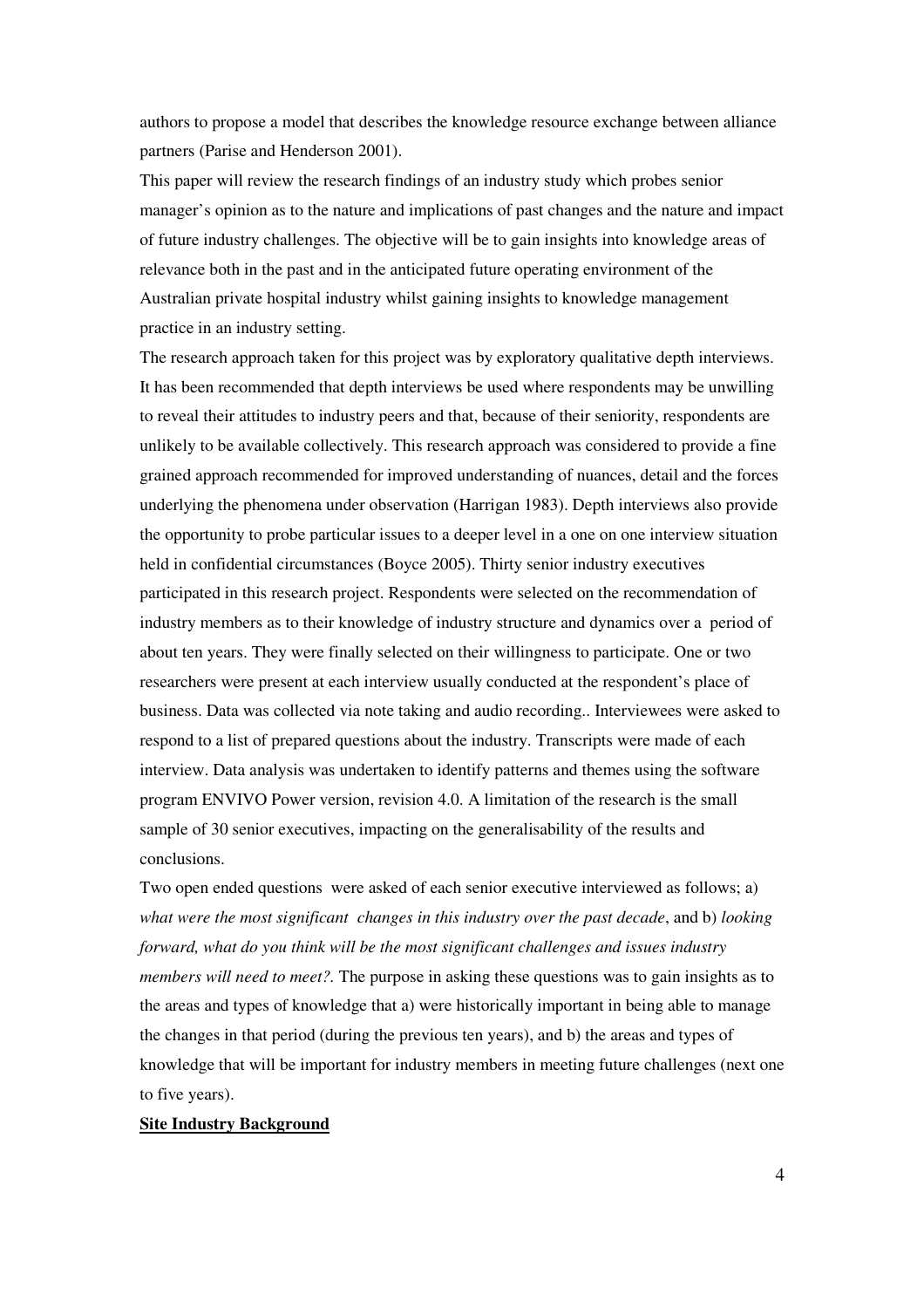The Australian health care system has been described as having the distinguishing characteristic of being a mixed economy comprising a tapestry of programs funded by federal and state government, private health insurance, government owned institutions, private medical practice, private for-profit and not for profit institutions, corner shop pharmacies and large publicly listed and private corporations (Foley 2000).

This review will focus on health care delivered in Australian private or non public hospitals. There were 532 private hospitals in operation during 2004-05. The number of available beds was 26,424 with total patient separations of 2.8 million (procedures conducted on each patient). About four in ten hospital patients were admitted to private hospitals in 2004-05. Equivalent full time staff at private hospitals was 48,544. Patient separations covered by private hospital insurance amounted to 78%. Total income generated at these hospitals totalled AUDS\$6,624 million. Net operating margin for acute and psychiatric hospitals was 7%, a contrast to the 19% realised for free standing day hospital facilities. (ABS 2006). The first question asked in the interviews provides a context and understanding of the current position of the Industry and hence insights into sectors of historical knowledge interest to industry stakeholders; '*What have been the most significant changes in this industry over the past decade?*' Weighted responses are listed below with percentage of respondents mentioning this factor as being significant shown in brackets

- *1 Federal Government introduction of private health insurance incentives to boost fund membership (79%)*
- *2 Strong growth in day surgery procedures (54%)*
- *3 For-profits industry consolidation (54%)*
- *4 Federal Government support for private hospitals to support the stressed public hospital system (46%)*
- *5 Role of the health insurance funds; negotiation with private hospitals (43%)*
- *6 For-profit hospitals now recognised as an industry with growth and investment opportunities (39%)*
- *7 For-profits: change from a 'cottage industry' to a well regarded health service provider with professional management (36%)*
- *8 Case mix in private hospitals with a reduction in bed stay time (32%)*
- *9 Consumer expectations regarding type/range and quality of services provided (25%)*
- *10 Not for profits; Centralisation/corporatisation and focus on financials (21%)*

As explanation to this set of responses, the Federal Government were aware of the problems that were being caused by a public hospital system that was not able to cater for the high levels of demand for health services in the electorate. In an effort to partially satisfy this excess demand, they elected to build the incentive for the Australian people to become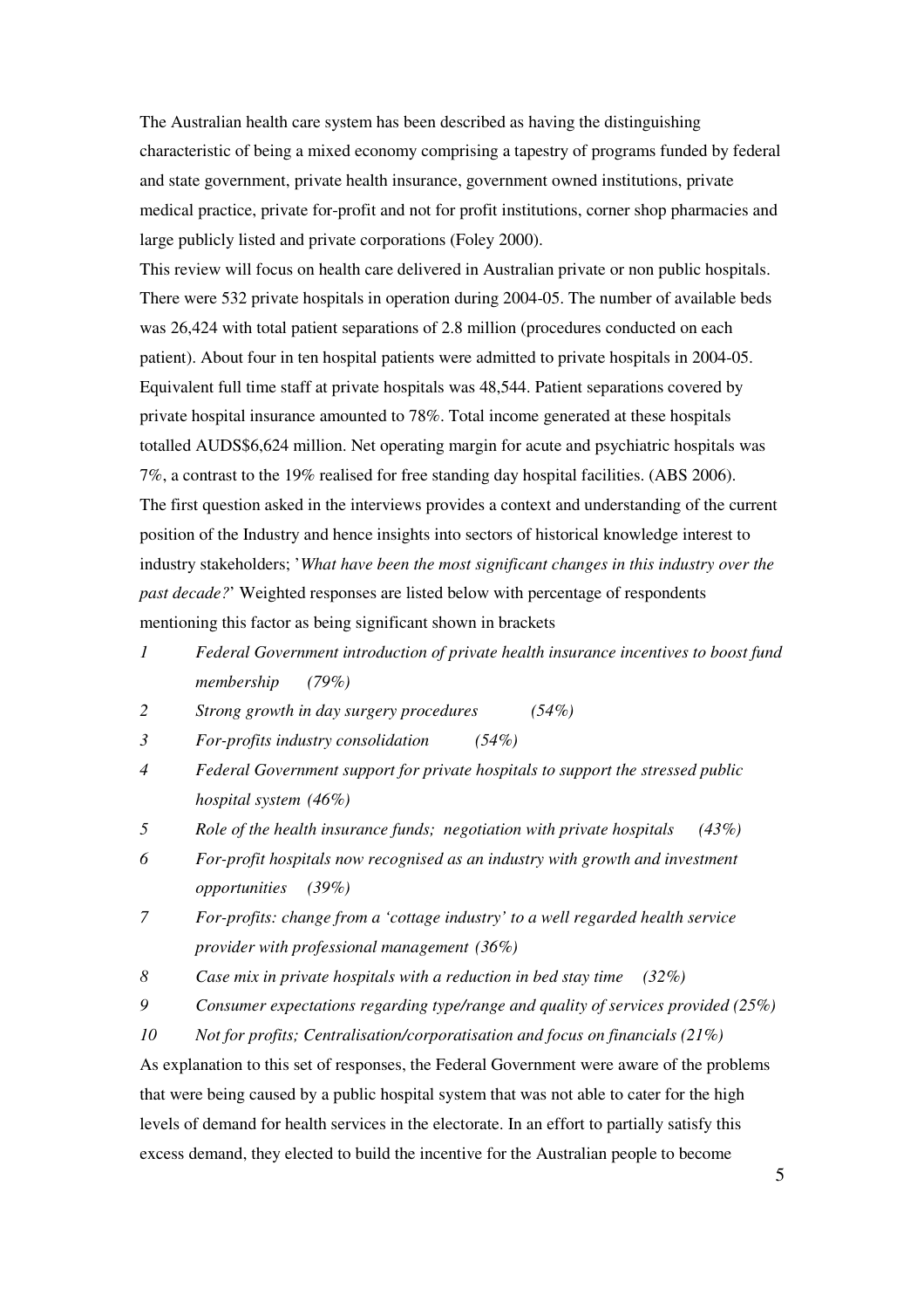members of private health insurance funds. It should be noted that private health insurance membership had fallen to an all time low ( 30 % of families were members in 1998). This is significant as 78% of patient separations in private hospitals are covered and paid for by the health insurance funds. Hence an income tax rebate scheme was introduced to encourage more people to take out private health insurance. By 2005, private health insurance family membership had increased to 43% (Perrott 2005).

This renewed support for private hospitals had a positive effect in terms of public acceptance of the quality of health services offered by private hospitals. It also encouraged investment and development in this industry. The increased attractiveness was also responsible for an ongoing series of mergers and acquisitions to the point that the for-profit sector of the industry has been rationalised down to only one main company (Ramsay Health Care) which holds about 30 % of the total private hospital market in 2005 (Low and Prior 2005). Approximately half of the total private hospital market is held by the not-for profit sector made up of religious and charity organisations.

From each interview, insights were gained into the nature of the knowledge that was seen to be central to understanding the ten major industry changes. These knowledge domains are shown below in Table A against each of the ten most important industry changes listed above. Knowledge domains are areas of industry knowledge that are seen to be critical in gaining insights and understanding of the change impacting on the industry. In the example of the Federal Government's decision to provide tax incentives to boost private health insurance membership (refer to the first line in Table A), key knowledge domains seen to be essential in understanding the implications and opportunities presented by this change were the product pricing impact on the demand for private health insurance. In addition, private health insurance groups needed knowledge on the probable effectiveness of marketing strategies to convert the potential into new members.

#### INSERT FIGURE A

Rationale for the second question relates to members insights of forward critical knowledge areas necessary for successful industry participation and successful survival; ' *Looking forward what do you think will be the most significant challenges and issues industry members will need to meet during this time?*'. Weighted responses are listed below with percentage of respondents mentioning this factor as being significant shown in brackets.

- *1 Issues related to hospital staff'; supply/costs/mix/training (82%)*
- *2 Technology/prostheses/drugs; returns/costs/returns (71%)*
- *3 Handling Federal and State government; conflicting policies/control/change (61%)*
- *4 Managing the increase in demand for health services and patient profile (57%)*
- *5 Health insurance membership; profile/costs/model/numbers (54%)*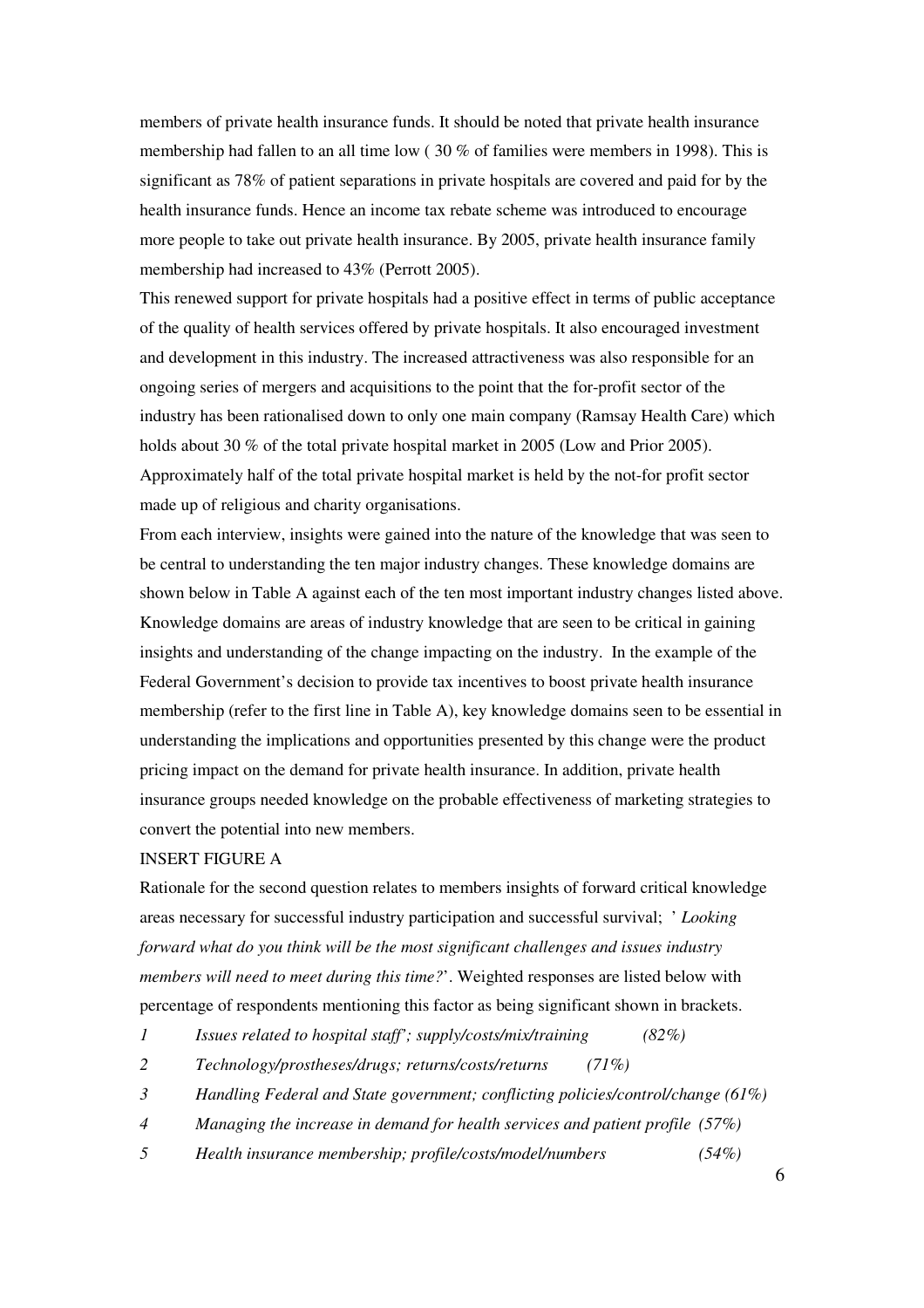- *6 The increasing cost of health services and the implications of this (43%)*
- *7 Changing strategies for health service delivery; a community based model (42%)*
- *8 The impact of continued industry consolidation and change (39%)*
- *9 Negotiating with the health insurance funds and managing the gap between payout rebates and the costs of service (36%)*
- *10 Public-private hospitals; roles/balance/cooperation (36%)*

A key issue frequently brought forward by respondents was the fact that industry operating costs have been increasing at approximately double the rate of inflation. Total private hospital expenditure increased by 7% in FY 2005, down from 8% in 2004. Expenditure increases are seen to be a result of increasing complexity of hospital procedures and the increasing cost of inputs such as supplies, drugs and prosthesis. Although wage costs are often sighted as a major cause of expenditure increases, analysis shows that wages as a percentage of total private hospital expenditure has progressively decreased from 59% in FY 1998 to 50% in 2005.

Industry income has increased at approximately the same rate as expenditure since 1999, leaving margins stable at about 5% (Low and Prior 2005). The relatively low margins and lack of margin growth may partially explain why there have been very few new private hospitals built in recent years (described as Greenfield development by Industry executives). The CEO of one major group suggested that the high capital costs of building and fitting out new hospital developments was another reason for the low number of new hospital buildings. Instead, there has been more focus on hospital extensions and refurbishment work (described as Brownfield development by Industry executives).

Private hospitals are regulated by both State and Federal governments. Both have radically different philosophical positions on how health services should be managed. Hence industry members find it difficult to respond effectively to policy changes initiated by the two levels of government. This also impacts on the role and balance of private and public hospitals in the delivery of health services to Australians. State Labour governments generally support the allocation of resources to the public hospital system. By contrast, the Federal Coalition government favour strategies to support a strong private hospital system operating in tandem with the public hospital system.

From each interview, insights were gained into the nature of the knowledge that was seen to be central to understanding the implications of the ten future industry challenges. These knowledge domains are shown below in Table B against each of the ten most important future industry challenges listed above. Knowledge domains are areas of industry knowledge that are seen to be critical in gaining insights and understanding of the challenges impacting on the industry. In the example of the challenge relating to hospital staffing costs, supply and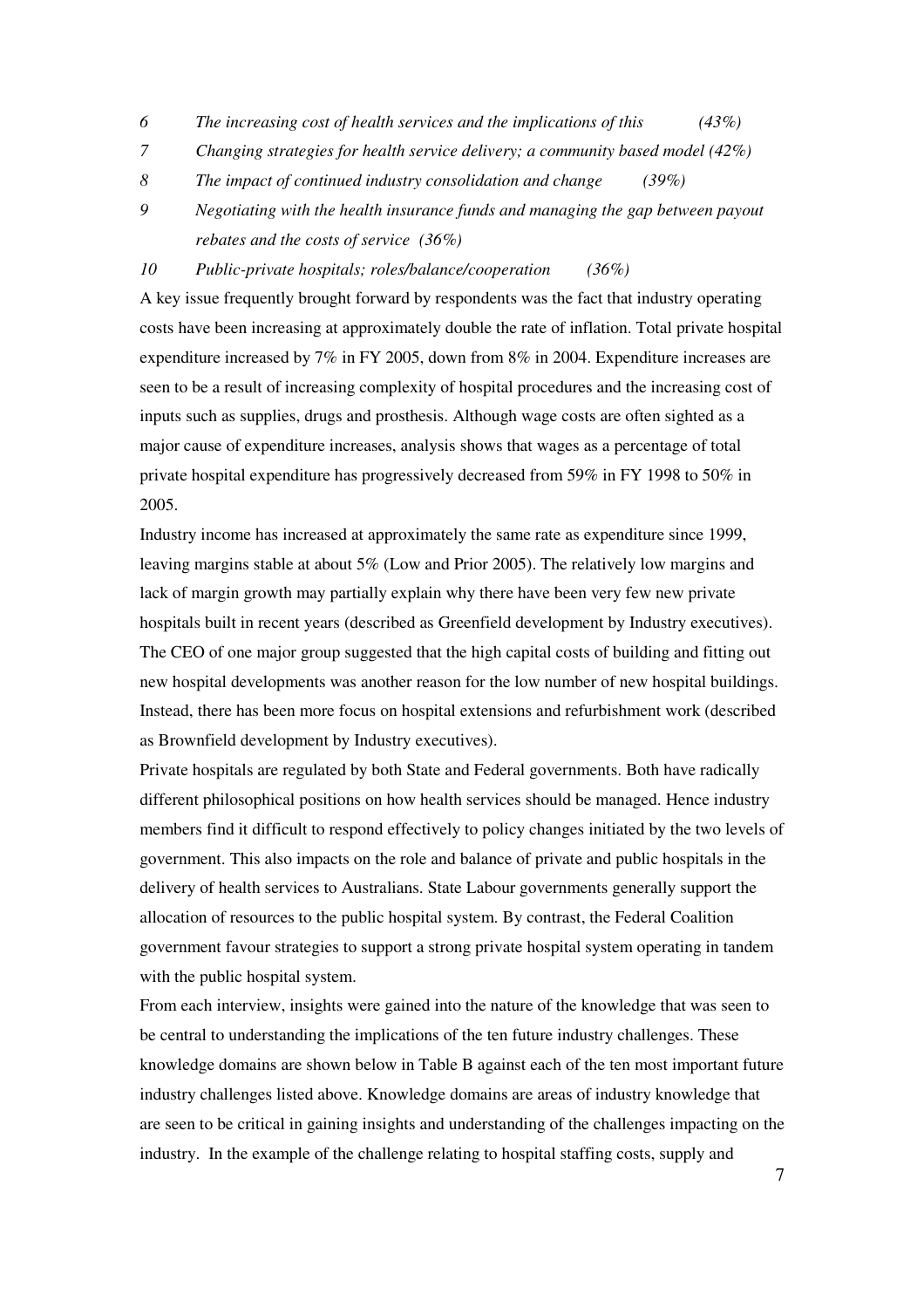quality, (refer to the first line in Table B), key knowledge domains seen to be essential in understanding the implications of this challenge were related to staff recruiting, productivity and development.

#### INSERT TABLE B

#### **Implications for industry managers**

Following on from this research and analysis of industry past changes, future challenges and relevant knowledge domains that were key to understanding the issues emerging in these two time dimensions, it will be of interest to gain insights into the knowledge management disciplines seen to be important in effectively handling such issues? Firstly, what were the key areas of management knowledge disciplines relevant to managing past changes that were listed in Table A? These are added into a third column and shown in Table C below. INSERT TABLE C

Secondly, what will be the key management knowledge disciplines likely to be relevant in managing future challenges that were listed in Table B? These are added into a third column and shown in Table D below

# INSERT TABLE D

A comparison of Tables C and D (Key Knowledge Disciplines column) demonstrates any shift in the balance of management knowledge management discipline emphasis, from past to future. It can be expected of industry members that there will be an increase in the need to have improved knowledge and capability in the areas of marketing and public relations, medical procedure strategy, finance/accounting and operations management.

This research reveals that there will be a need for a concentrated focus on profit margin management. There will be strong pressures from the health insurance funds to contain prices charged for hospital services. It is important to note that the health insurance funds covered 78% of patient separations in 2004-05 (ABS 2006). This places constraints on the prices charged for private hospital health services and therefore impacts on revenue receipts. There are also very strong pressures on the private hospital cost dimension by the key supplier groups of products and services to the industry, namely medical practitioners, nursing staff and medical equipment suppliers. Hence a critical and ongoing applied knowledge focus will be on how to run hospital operations to acceptable quality standards with less costly resources and with constant operational innovation. Another dimension of margin management will be to know how to actively manage case mix by increasing the proportion of services with higher profit margins.

Marketing knowledge and skills will become more critical as pressure builds to find future revenue growth opportunities. These opportunities will come through varying combinations of; the successful introduction of new products and services, increased penetration to high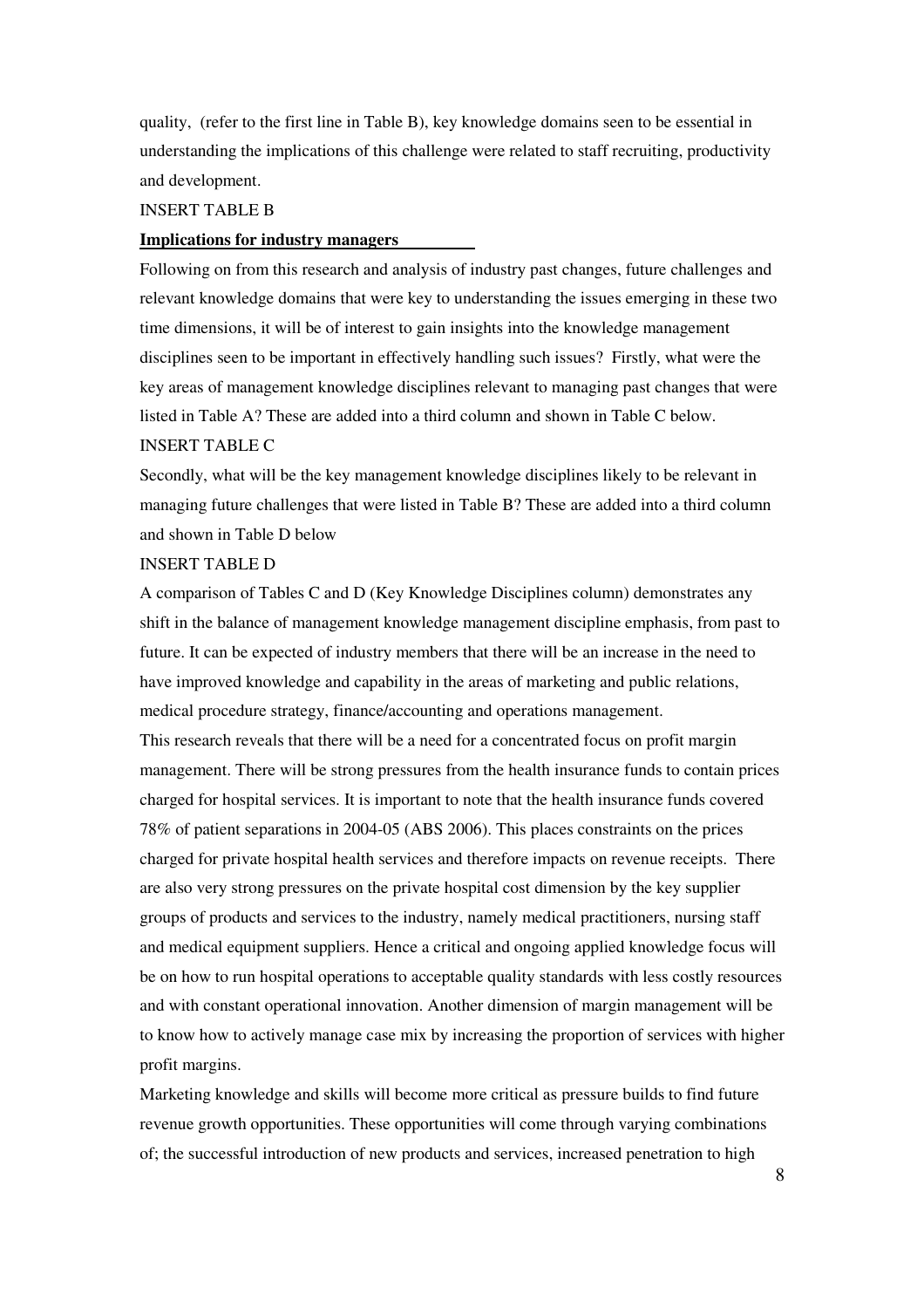priority market segments, or accessing new markets not currently being served. These opportunities may be in areas closely related to the existing business definition such as; diagnostics, post treatment services, enhanced in-hospital services etc. They could also include opportunities more diverse from the traditional private hospital business such as; aged care, preventative health care, 'wellness' and disease prevention services. The ability to make strategic change a reality will be dependant upon applied marketing knowledge and skills. As strategic priorities are established, detailed marketing objectives and strategies need to be formulated and implemented with cost accountability and key performance indicators used for tracking and monitoring progress.

Given the power distribution of key stakeholders in the industry, a key ongoing management knowledge and skill area will be the effective management of relationships with key supplier groups such as the medical practitioners, health insurance funds and equipment suppliers. Ongoing and proactive relationship planning and actions will be fundamental here so that issues are resolved in a timely and cost effective manner and to ensure that crisis or ad hoc solutions are avoided as much as possible.

Future research projects will look to quantify some of the dimensions uncovered in this exploratory research project to better understand how representative issues are that were mentioned by the respondents in this research.

# **Conclusions**

Individual companies are primarily concerned with optimising knowledge management strategies in their own organisations. Hence the question arises whether there is a need for an independent entity to focus on the knowledge interests at the industry level. An industry body such as an industry Association could play an important role in consolidating collective knowledge of the industry members. This knowledge could then be codified and transferred to relevant bodies outside the industry such as government, regulators and suppliers thus building industry image, understanding and credibility. Within the industry, this Association body could also act as a catalyst in transferring agreed knowledge between industry members. The industry being researched in this paper has created an effective industry body in the form of the Australian Private Hospitals Association. Particular activities involving the dissemination and leverage of collective industry knowledge include; active public relations, commissioned research, submissions to public hearings, liaison with important industry suppliers. Here knowledge of the private hospitals industry is consolidated and made available in order to build awareness and standing with external groups. Examples of such activities include liaison with the nurses association regarding nurse education and future supply issues, and prostheses manufactures regarding design, cost and availability issues.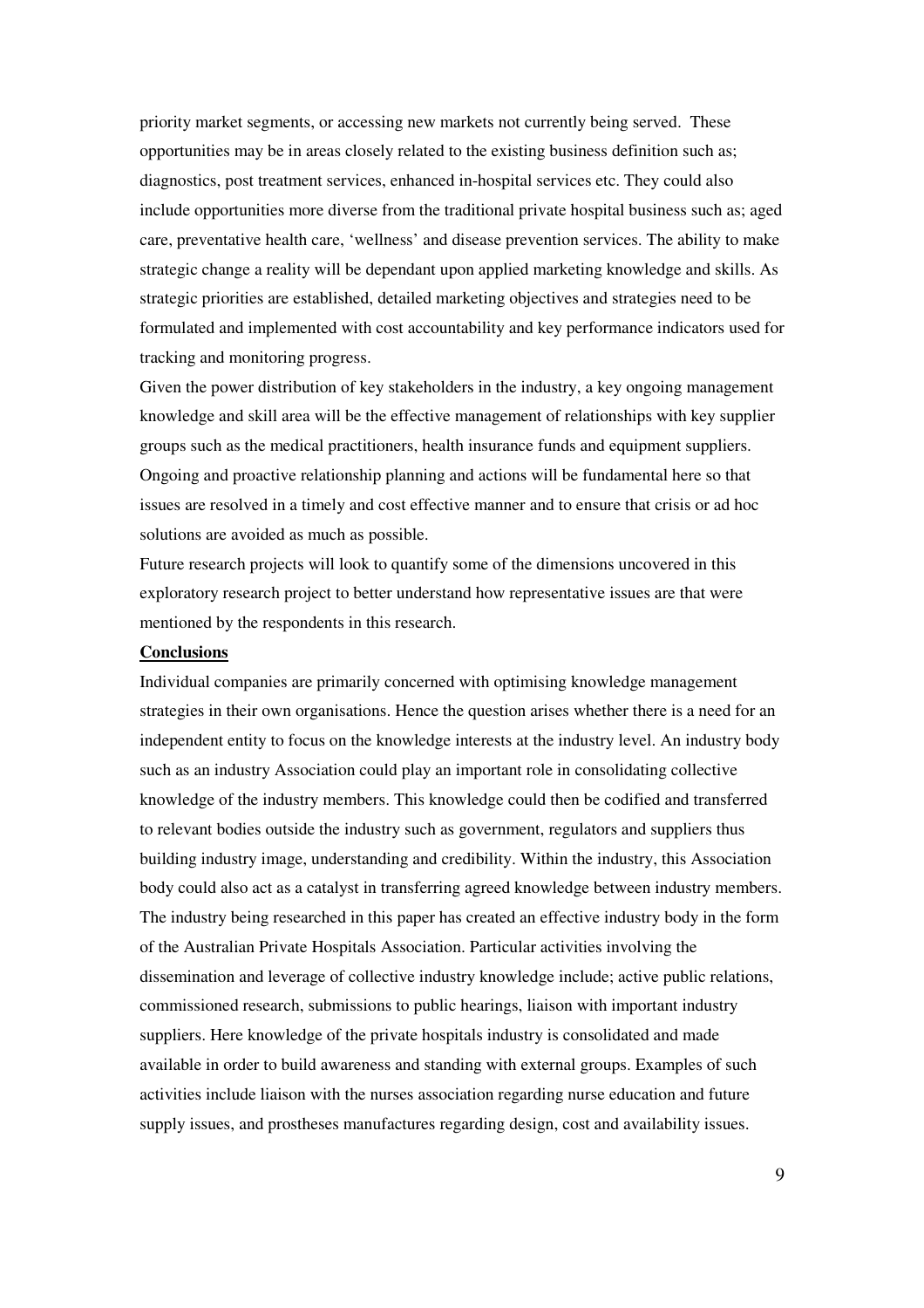Industry knowledge is also used to inform government and regulators (Australian Private Hospitals Association 2006).

#### **References**

Australian Bureau of Statistics (ABS), 2006, '4390.0, Private Hospitals, Australia, 2004-05', Release date July 14, 2006, Canberra

Australian Private Hospitals Association Annual Report, 2005-06, Canberra, Australia Bate, S. P., and Robert, G, 2002, 'Knowledge Management and communities of Practice in the Private Sector: Lessons for Modernizing the National Health Service in England and Wales', *Public Administration*, 80(4), 643-663.

Boyce J, 2005, Marketing Research, McGraw Hill, Boston

Blumentritt R and Johnston R 1999, Towards a Strategy for Knowledge Management,

Technology Analysis and Strategic Management, Vol 11, No 3, September 1, 287-300

Desouza, K. C, 2002, Knowledge Management in hospitals: A Process Oriented and Staged Look at Managerial Issues, *International Journal of Healthcare Technology and Management*, 4(6), 478-497.

Drew, S, 1999, Building Knowledge Management into Strategy: Making Sense of a New Perspective, *Long Range Planning*, 32 (1), 130-136.

Drucker P, 1992, The New Society of Organisations, Harvard Business Review, September/October, 95-105

Ergazikis K, Metaxiotis K and Psarras J, 2006, A Coherent Framework for Building Successful KCs in the Context of the Knowledge –Based Economy, Knowledge Management Research and Practice, Vol 4, 46-59.

Foley M, 2000, "The Changing Private-Public Balance' in Health Reform in Australia and New Zealand, Ed Abby L Bloom, Oxford University Press, South Melbourne (99-114)

Ford R and Angermeier I, 2004, Managing the Knowledge Environment : A Case Study from Healthcare, Knowledge Management Research and Practice, Vol 2,, 137-146.

Harrigan, K. R. (1983), Research Methodologies for Contingency Approaches to Business Strategy, *Academy of Management Review*, 8(3), 398-405.

Hassard, J. and Kelemen, M, 2002, Production and Consumption in Organisational

Knowledge: The Case of the 'Paradigms Debate", *Organisation*, 9 (2), 331-355.

Inkpen A C 1996, Creating Knowledge Through Collaboration, California Management Review, Vol 39, Iss 1, 123-140

Johnson, D. E. L, 1997, Making Knowledge Management a Priority*, Health Care Strategic Management*, 15(4), 2-4.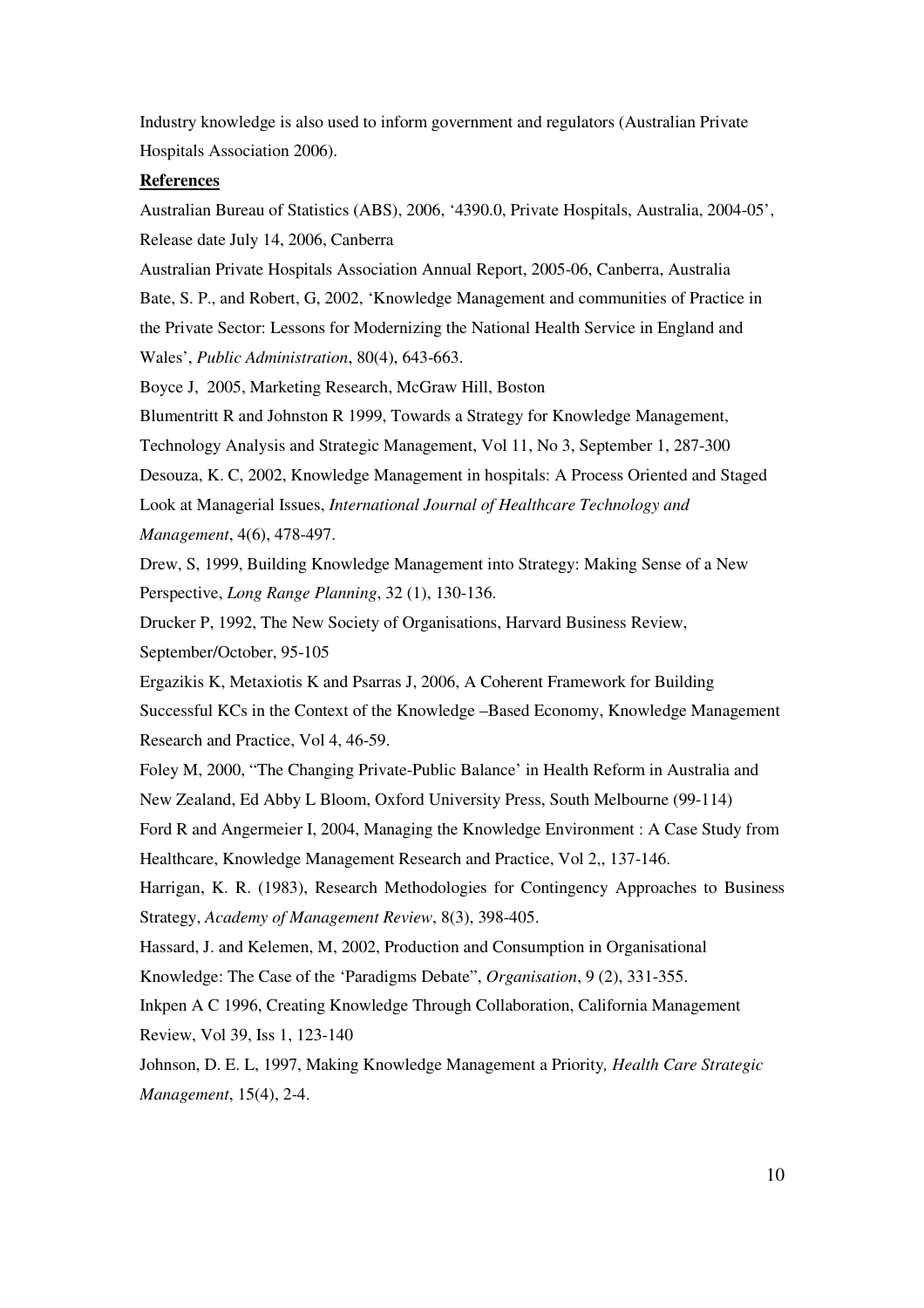Johnston R B and Gregor S 2000, A Theory of Industry- Level Activity for Understanding the Adoption of Interorganisational Systems, European Journal of Information Management, Vol 9, No 44, 243- 251

Low D A and Prior M, 2005, Private Hospital Operators, Deutsche Bank Industry Update, Asia Pacific Australia, July 19, 2005

Malone, S. M, 2001, 'Knowledge Management: White knight or White Elephant?', *Topics in Health Information Management,* 21(3), 33-44.

Mertins K, Heisig P and Vorbeck J, 2000, "Knowledge Management: Best Practices in Europe", Springer-Verlag, New York

Mowery D C, Oxley J E, Silverman B S, Grant R M and Spender J C, 1996, Strategic

Alliances and Interfirm Knowledge Transfer, Strategic Management Journal, Vol 17, Winter, 77-91

Parise S and Henderson J C, 2001, Knowledge Resource Exchange in Strategic Alliances, IBM Systems Journal: Knowledge Management, Vol 40, No 4

Perrott B E, 2005, Dynamics in the Australian Private Hospital Industry, UTS Working Paper Series 4/05, Sydney

Smith H A, McKeen J D and Singh S, 2006, Making Knowledge Work: Five Principles for Action-Oriented Knowledge Management, Knowledge Management Research and Practise. Vol 4, Iss 2, P 116

Swan J, Scarborough H and Preston J, 1999, Knowledge Management- the next fad to forget people?", Proceedings of the  $7<sup>th</sup>$  European Conference on Information Systems, Copenhagen

**Table A** 

| <b>INDUSTRY CHANGE AREAS</b>                      | <b>KEY KNOWLEDGE DOMAINS</b>       |
|---------------------------------------------------|------------------------------------|
| <b>Federal Government introduction</b>            | Product pricing impact on demand/  |
| of private health insurance incentives            | Demand functions by market sector/ |
| to boost fund membership                          | Impact of marketing strategies     |
| Strong growth in day surgery procedures           | New medical techniques/            |
|                                                   | New technologies and procedures    |
| For-profits industry consolidation                | Corporate financial                |
|                                                   | strategy/leverage/structure        |
| Federal Government support for private            | Industry dynamics/industry         |
| hospitals to support the stressed public hospital | boundaries/                        |
| system                                            | Inter-industry issues              |
|                                                   | Government relationship management |
| Role of the health insurance funds and aggressive | Health insurance economics/        |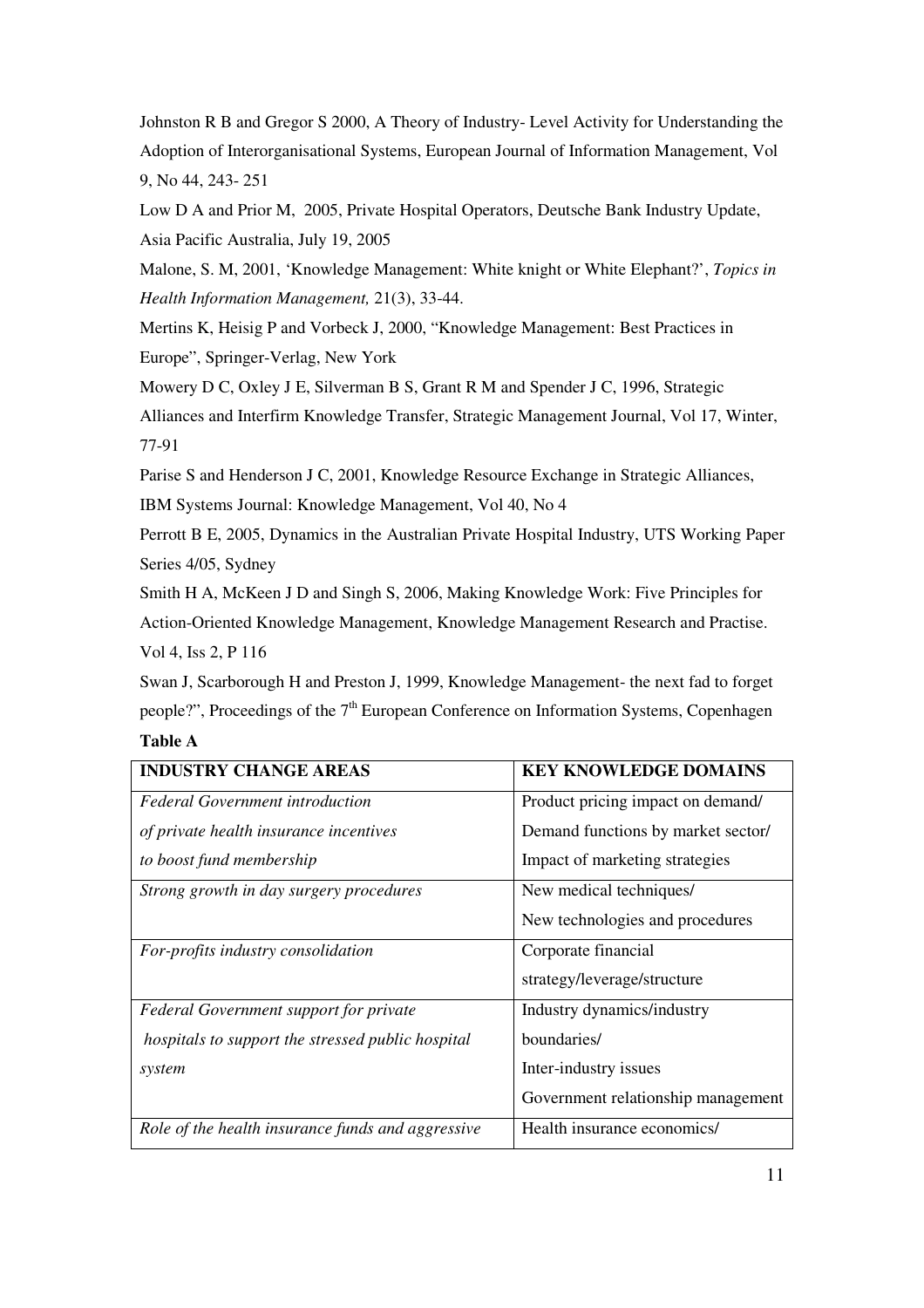| negotiation with private hospitals                    | case mix and costings                |  |
|-------------------------------------------------------|--------------------------------------|--|
| For-profit hospitals now recognised as an industry    | Professional management disciplines  |  |
| with growth and investment opportunities              | Industry relationship management     |  |
| For-profits: change from a 'cottage industry' to a    | Applied knowledge of professional    |  |
| well regarded health service provider with            | medical and management standards     |  |
| professional management                               |                                      |  |
| Case mix in private hospitals with a reduction in bed | Yield management and its application |  |
| stay time                                             | to proactive case mix management     |  |
| Consumer expectations regarding type/range and        | Consumer needs and preferences for   |  |
| quality of services provided                          | private hospital services            |  |
| Not for profits; Centralisation/corporatisation and   | Commercial management                |  |
| <i>focus on financials</i>                            | disciplines/techniques               |  |

# **Table B**

| <b>FUTURE INDUSTRY CHALLENGE</b>               | <b>KEY KNOWLEDGE DOMAINS</b>                |  |
|------------------------------------------------|---------------------------------------------|--|
| Issues related to hospital staff';             | Staff recruiting/productivity/development   |  |
| supply/costs/mix/training                      |                                             |  |
| Technology/prostheses/drugs;                   | Emerging technologies/cost                  |  |
| returns/costs/returns                          | issues/commercialisation issues             |  |
| Handling Federal and State government;         | Federal-state political agendas and         |  |
| conflicting policies/control/                  | emerging health strategies                  |  |
| Managing the increase in demand for health     | Demand functions for key private hospital   |  |
| services and changing patient profile          | services                                    |  |
| Health insurance membership;                   | Consumer preferences and needs              |  |
| profile/costs/model/numbers                    | Product pricing and demand models           |  |
| The increasing cost of health services and the | Cost of service delivery and effective      |  |
| implications of this                           | containment strategies                      |  |
| Changing strategies for health service         | Alternative service models and their impact |  |
| delivery; a community based                    | on demand and operations                    |  |
| The impact of continued industry consolidation | Understanding of the impact of further      |  |
| and change                                     | industry consolidation and government       |  |
|                                                | industry control strategies                 |  |
| Negotiating with the health insurance funds    | Health insurance industry thinking and      |  |
| and managing the gap between payout rebates    | alternative pricing/revenue strategies      |  |
| and the costs of service                       | Effective negotiation strategies            |  |
| Public-private hospitals;                      | Private and public hospital current issues  |  |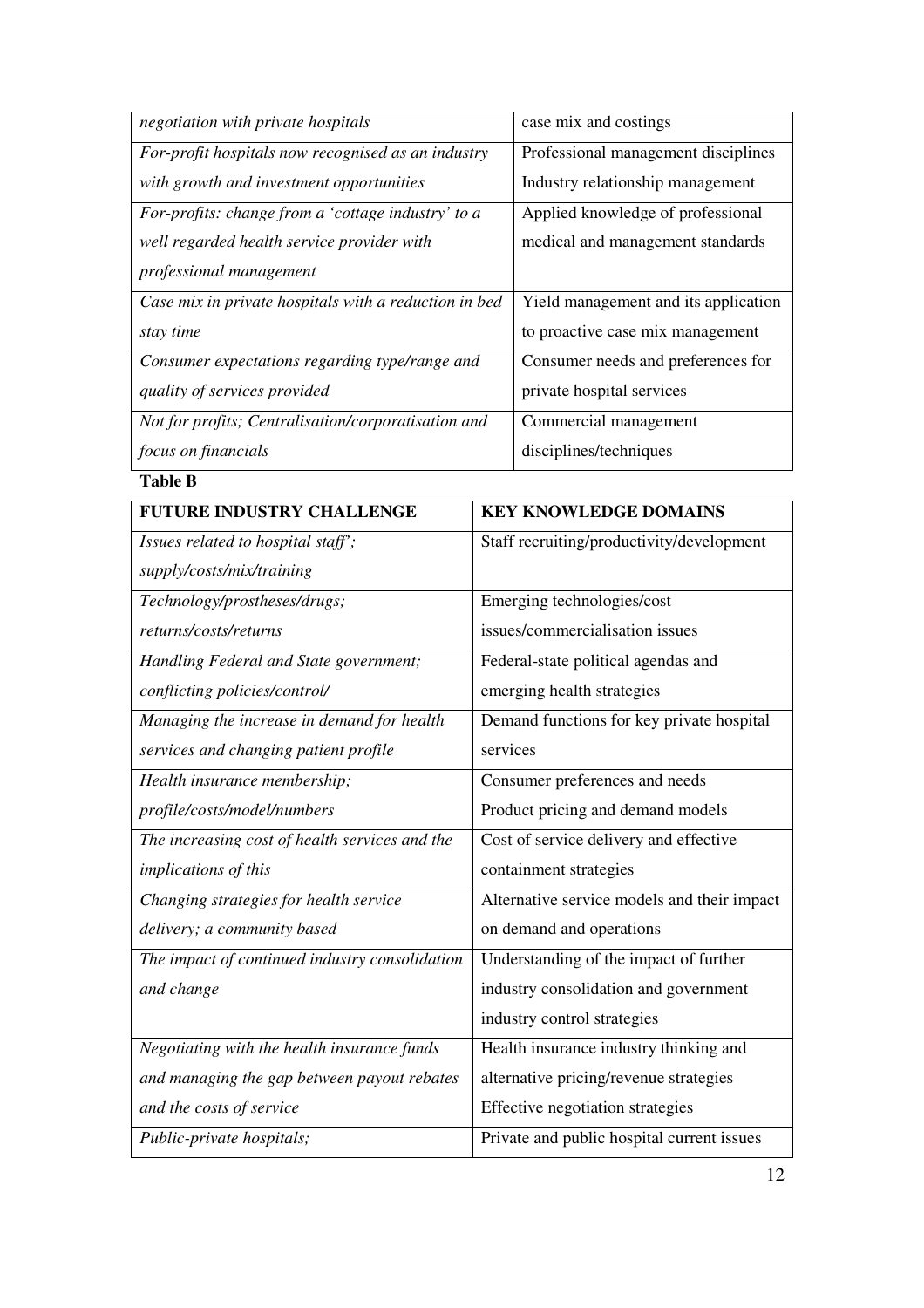| `able |  |
|-------|--|
|-------|--|

| <b>INDUSTRY CHANGE</b>            | <b>KEY KNOWLEDGE</b>        | <b>KEY KNOWLEDGE</b>              |
|-----------------------------------|-----------------------------|-----------------------------------|
| <b>AREAS</b>                      | <b>DOMAINS</b>              | <b>DISCIPLINES</b>                |
| <b>Federal Government</b>         | Product pricing impact on   | <b>Marketing/public relations</b> |
| introduction                      | demand/                     |                                   |
| of private health insurance       | Demand functions by market  |                                   |
| incentives                        | sector/                     |                                   |
| to boost fund membership          | Impact of marketing         |                                   |
|                                   | strategies                  |                                   |
| Strong growth in day surgery      | New medical techniques/     | <b>Operations/medical</b>         |
| procedures                        | New technologies and        | procedure                         |
|                                   | procedures                  | strategy/administration           |
| For-profits industry              | Corporate financial         | <b>Finance and accounting</b>     |
| consolidation                     | strategy/leverage/structure |                                   |
| <b>Federal Government support</b> | Industry dynamics/industry  | <b>Corporate strategy</b>         |
| for private                       | boundaries/                 |                                   |
| hospitals to support the          | Inter-industry issues       |                                   |
| stressed public hospital          | Government relationship     |                                   |
| system                            | management                  |                                   |
| Role of the health insurance      | Health insurance economics/ | <b>Finance and accounting</b>     |
| funds and aggressive              | case mix and costings       |                                   |
| negotiation with private          |                             |                                   |
| hospitals                         |                             |                                   |
| For-profit hospitals now          | Professional management     | <b>Corporate strategy</b>         |
| recognised as an industry with    | disciplines                 |                                   |
| growth and investment             | Industry relationship       |                                   |
| opportunities                     | management                  |                                   |
| For-profits: change from a        | Applied knowledge of        | Human resource                    |
| 'cottage industry' to a well      | professional medical and    | management/corporate              |
| regarded health service           | management standards        | strategy                          |
| provider with professional        |                             |                                   |
| management                        |                             |                                   |
| Case mix in private hospitals     | Yield management and its    | <b>Medical procedure</b>          |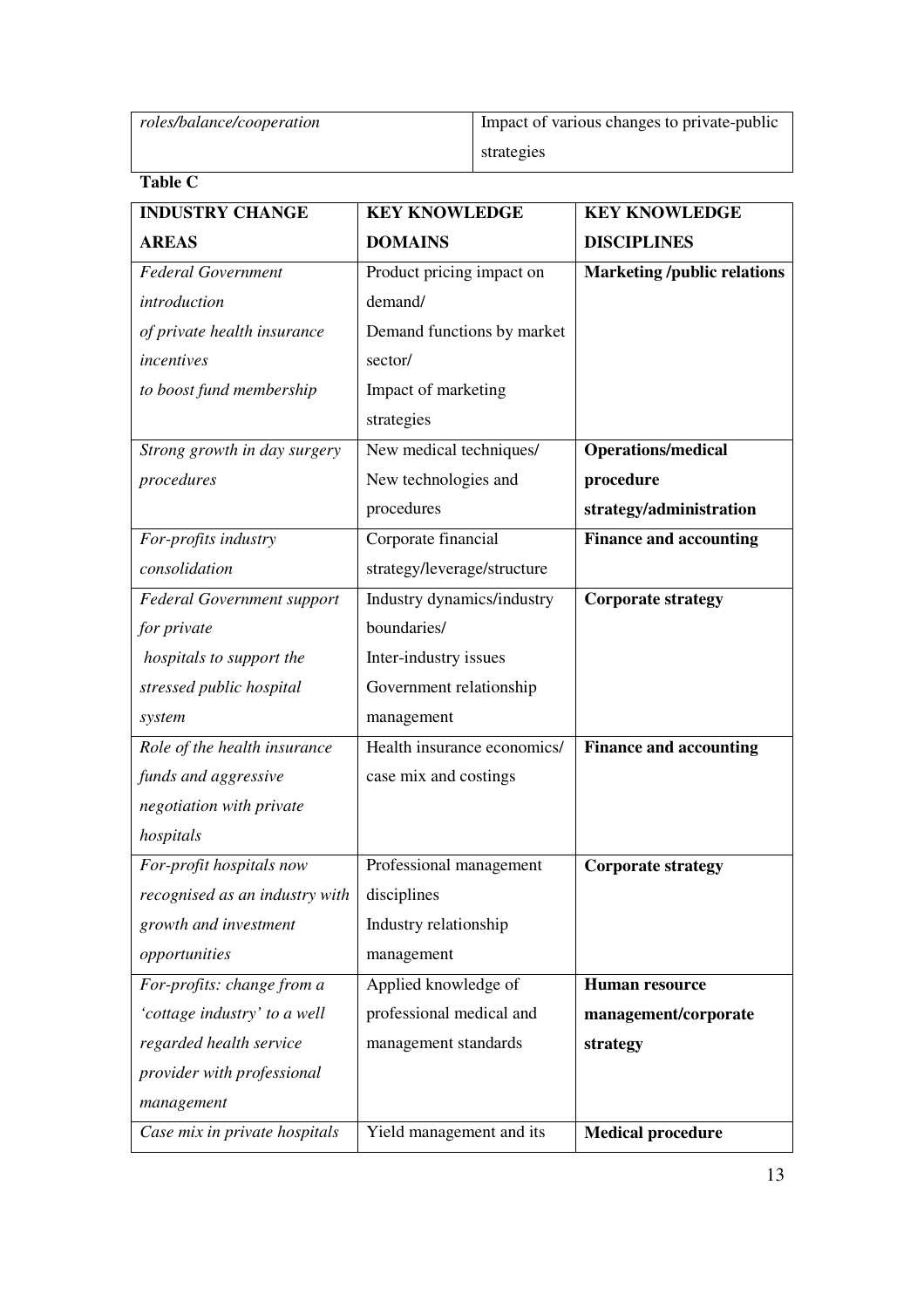| with a reduction in bed stay   | application to proactive case | strategy                          |
|--------------------------------|-------------------------------|-----------------------------------|
| time                           | mix management                |                                   |
| Consumer expectations          | Consumer needs and            | <b>Marketing/public relations</b> |
| regarding type/range and       | preferences for private       |                                   |
| quality of services provided   | hospital services             |                                   |
| <i>Not for profits;</i>        | Commercial management         | Human resource                    |
| Centralisation/corporatisation | disciplines/techniques        | management/corporate              |
| and focus on financials        |                               | strategy                          |

**Table D** 

| <b>FUTURE INDUSTRY</b>            | <b>KEY KNOWLEDGE DOMAINS</b>         | <b>KEY KNOWLEDGE</b>      |
|-----------------------------------|--------------------------------------|---------------------------|
| <b>CHALLENGE</b>                  |                                      | <b>DISCIPLINES</b>        |
| Issues related to hospital        | Staff                                | <b>Human resource</b>     |
| $staff$ ;                         | recruiting/productivity/development  | management                |
| supply/costs/mix/training         |                                      |                           |
| Technology/prostheses/drugs;      | Emerging technologies/cost           | <b>Medical procedure</b>  |
| returns/costs/returns             | issues/commercialisation issues      | strategy                  |
| <b>Handling Federal and State</b> | Federal-state political agendas and  | <b>Corporate strategy</b> |
| government; conflicting           | emerging health strategies           |                           |
| policies/control/                 |                                      |                           |
| Managing the increase in          | Demand functions for key private     | <b>Marketing and</b>      |
| demand for health services        | hospital services                    | public relations/         |
| and changing patient profile      |                                      | medical procedure         |
|                                   |                                      | strategy                  |
| Health insurance                  | Consumer preferences and needs       | Marketing and             |
| membership;                       | Product pricing and demand models    | public relations/         |
| profile/costs/model/numbers       |                                      | finance and               |
|                                   |                                      | accounting                |
| The increasing cost of health     | Cost of service delivery and         | <b>Medical procedure</b>  |
| services and the implications     | effective containment strategies     | strategy/operations       |
| of this                           |                                      | management/finance        |
|                                   |                                      | and accounting            |
| Changing strategies for           | Alternative service models and their | <b>Medical procedure</b>  |
| health service delivery; a        | impact on demand and operations      | strategy/operations       |
| community based                   |                                      | management/finance        |
|                                   |                                      | and accounting/           |